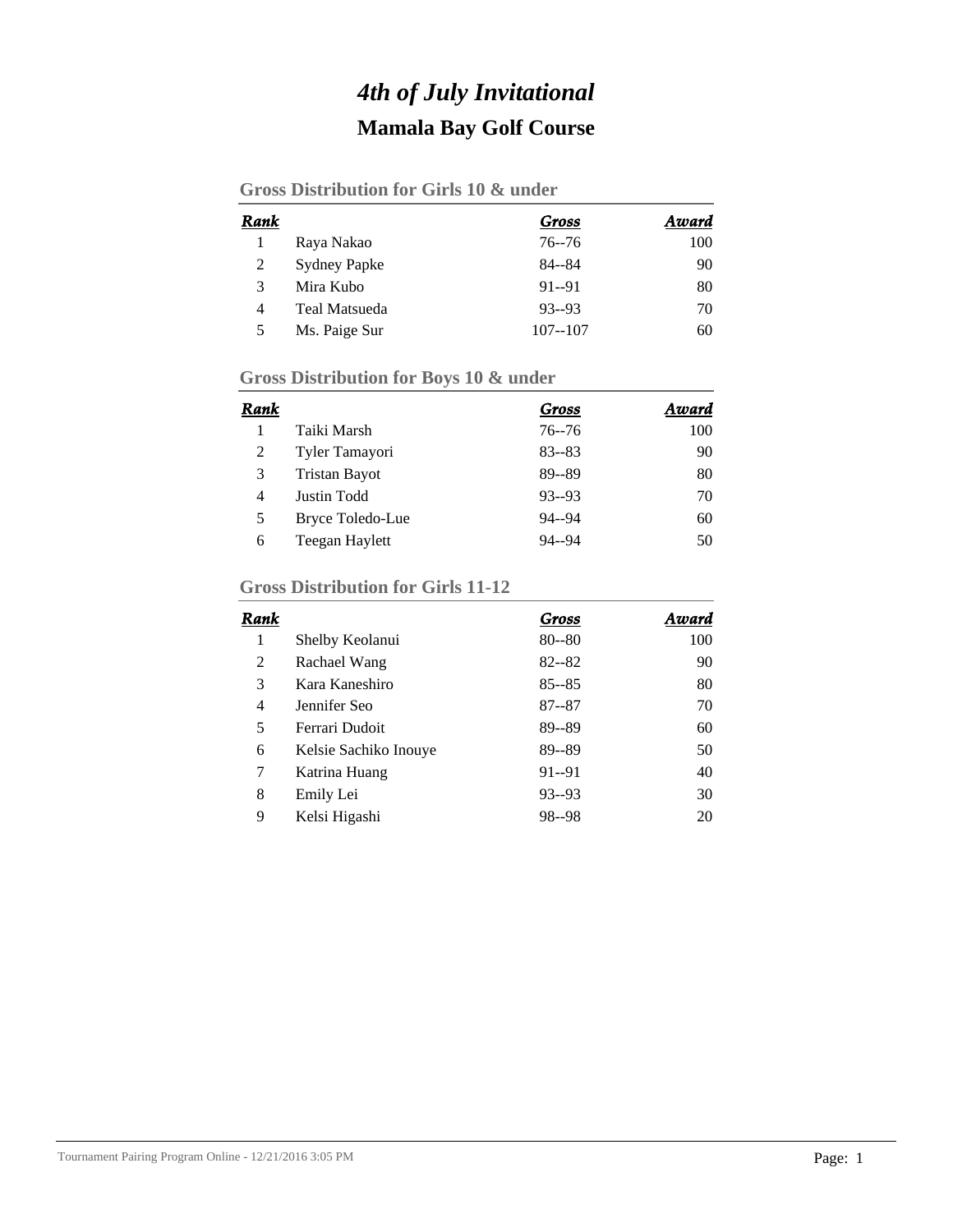## *4th of July Invitational* **Mamala Bay Golf Course**

|  | <b>Gross Distribution for Boys 11-12</b> |  |  |  |
|--|------------------------------------------|--|--|--|
|--|------------------------------------------|--|--|--|

| Rank |                       | Gross     | Award |
|------|-----------------------|-----------|-------|
| 1    | Joshua Hayashida      | $75 - 75$ | 100   |
| 2    | Joshua Chung          | $75 - 75$ | 90    |
| 3    | Marshall Kim Jr       | $77 - 77$ | 80    |
| 4    | Jonathan Chung        | 78 - - 78 | 70    |
| 5    | Dante Sharbaro        | 84--84    | 60    |
| 6    | Ranson Kaya           | $86 - 86$ | 50    |
| 7    | Dane Watanabe         | 89--89    | 40    |
| 8    | Rayden Hara-Shimabuku | $91 - 91$ | 30    |
| 9    | Liam White            | $93 - 93$ | 20    |
| 10   | Ryan Fukui            | 94--94    | 10    |
| 11   | Tristan Isidro        | $94 - 94$ | 5     |
| 12   | <b>Steve Park</b>     | 187--187  | 5     |

#### **Gross Distribution for Girls 13-14**

| Rank |                      | Gross     | Award |
|------|----------------------|-----------|-------|
|      | Samantha Matsunaka   | $81 - 81$ | 100   |
| 2    | 2003 Grace Kyung Lee | $82 - 82$ | 90    |
| 3    | Reiko Shiraishi      | $85 - 85$ | 80    |
| 4    | Kiara Todd           | 89--89    | 70    |
| 5    | Michelle Kim         | 89--89    | 60    |
| 6    | Kelsey Ota           | $90 - 90$ | 50    |

### **Gross Distribution for Boys 13-14**

| Rank |              | Gross     | Award |
|------|--------------|-----------|-------|
|      | Kolbe Irei   | $70 - 70$ | 100   |
|      | Jake Sequin  | 74--74    | 90    |
| 3    | Jacob Torres | 78--78    | 80    |
| 4    | Ryan Kong    | 78 - 78   | 70    |

### **Gross Distribution for Girls 15-18**

| Rank          |                 | Gross     | Award |
|---------------|-----------------|-----------|-------|
|               | Isabelle Won    | 75--75    | 100   |
|               | Kamie Hamada    | 84--84    | 90    |
| $\mathcal{R}$ | Katherine Welch | $90 - 90$ | 80    |